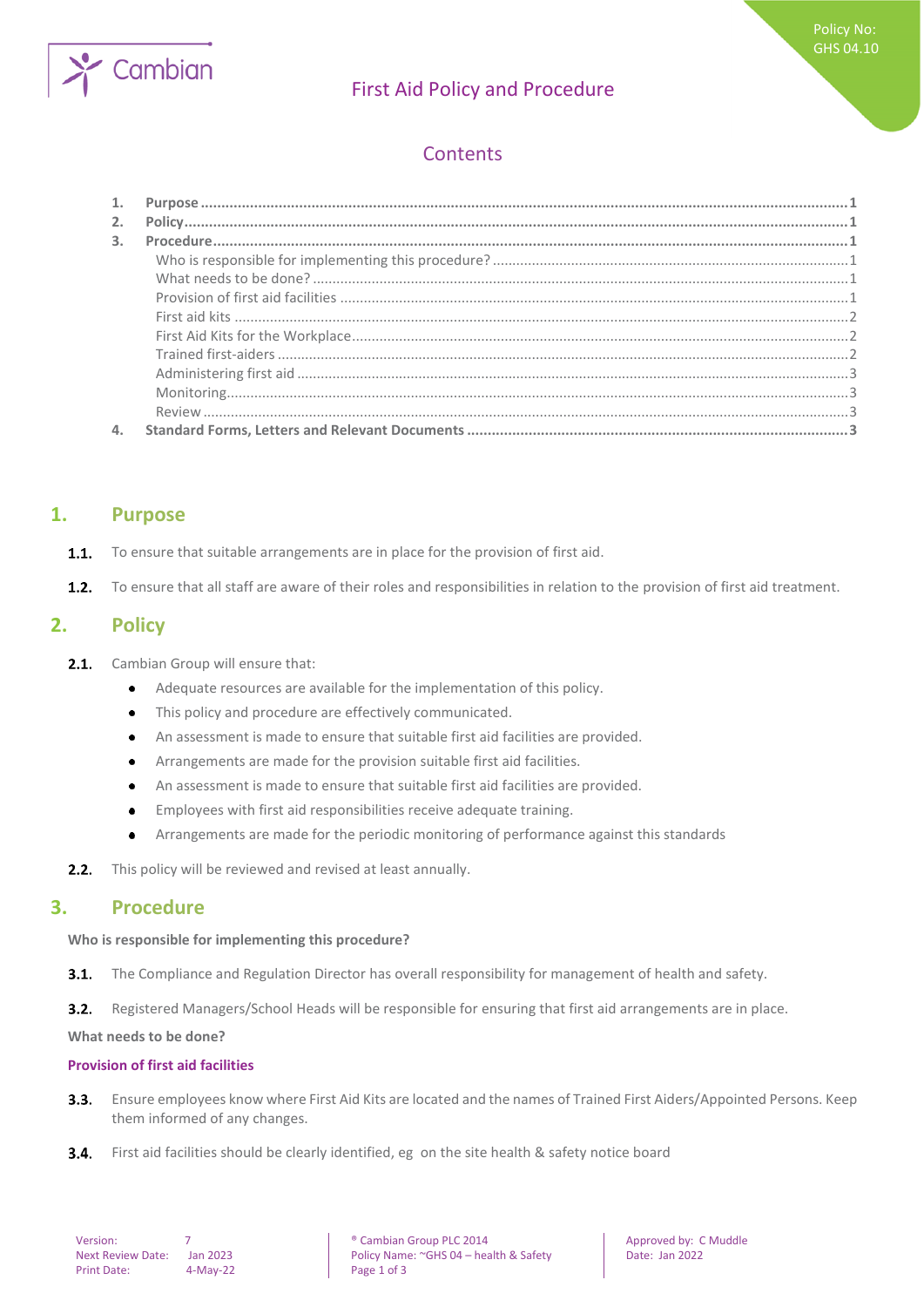

Policy No: GHS 04.10

- <span id="page-1-0"></span>Regularly check the contents of first aid kits and ensure they remain fully stocked. They should contain a First Aid  $3.5.$ Guidance card (HSE publication) which will specify the contents that should be provided.
- <span id="page-1-1"></span> $3.6.$ Contents of British Standard Compliant (BS 8599-1:2019)

#### **First Aid Kits for the Workplace**

| <b>Contents</b>                | <b>Small</b><br>Upto 25<br><b>Employees</b> | Medium<br>25 to 50<br><b>Employees</b> | Large<br>50 to 100<br><b>Employees</b> | <b>Travel</b><br>Individual<br>Employee |
|--------------------------------|---------------------------------------------|----------------------------------------|----------------------------------------|-----------------------------------------|
| F/A guidance leaflet           | $\mathbf 1$                                 | $\mathbf 1$                            | $\mathbf{1}$                           | $\mathbf{1}$                            |
| <b>Contents Label</b>          | $\mathbf{1}$                                | $\mathbf{1}$                           | $\mathbf 1$                            | $\mathbf{1}$                            |
| <b>Medium sterile dressing</b> | $\overline{2}$                              | $\overline{4}$                         | 6                                      | $\Omega$                                |
| Large sterile dressing         | $\overline{2}$                              | 3                                      | $\overline{4}$                         | $\mathbf{1}$                            |
| <b>Triangular dressing</b>     | $\overline{2}$                              | 3                                      | $\overline{4}$                         | $\mathbf 1$                             |
| Eye dressing                   | $\overline{2}$                              | 3                                      | $\overline{4}$                         | $\mathsf{O}\xspace$                     |
| <b>Waterproof Plasters</b>     | 40                                          | 60                                     | 100                                    | 10                                      |
| <b>Sterile wet wipe</b>        | 20                                          | 30                                     | 40                                     | $\overline{4}$                          |
| Microporous tape               | $\mathbf{1}$                                | $\overline{2}$                         | 3                                      | 0                                       |
| Nitrile gloves - pair          | 6                                           | 9                                      | 12                                     | $\overline{2}$                          |
| <b>Finger Dressings</b>        | $\overline{2}$                              | 3                                      | $\overline{4}$                         | $\mathbf 0$                             |
| <b>Face shield</b>             | $\mathbf{1}$                                | $\mathbf 1$                            | $\overline{2}$                         | $\mathbf{1}$                            |
| <b>Foil blanket</b>            | $\mathbf 1$                                 | $\overline{2}$                         | 3                                      | $\mathbf 1$                             |
| Burn dressing 10 x 10cm        | $\mathbf 1$                                 | $\overline{2}$                         | $\overline{2}$                         | $\mathsf{O}\xspace$                     |
| <b>Clothing shears</b>         | $\mathbf{1}$                                | $\mathbf{1}$                           | $\mathbf{1}$                           | $\mathbf{1}$                            |
| <b>Conforming bandage</b>      | $\mathbf 1$                                 | $\overline{2}$                         | $\overline{2}$                         | $\mathbf 0$                             |

<span id="page-1-2"></span>**N.B. Where a first aid assessment of need identifies the need for eye wash stations, separate eyewash kits should be placed in those areas** 

**Trained first-aiders**

- Ensure that employees are aware that they can only give first aid if they hold a current first aid certificate. This treatment  $3.7.$ can be provided to employees, individuals, visitors and any other people who are within Cambian's control.
- $3.8.$ Provide sufficient First Aiders on the site, to take account of shifts and absences. Cambian's policy is that there should be a minimum of one trained first aider per site.